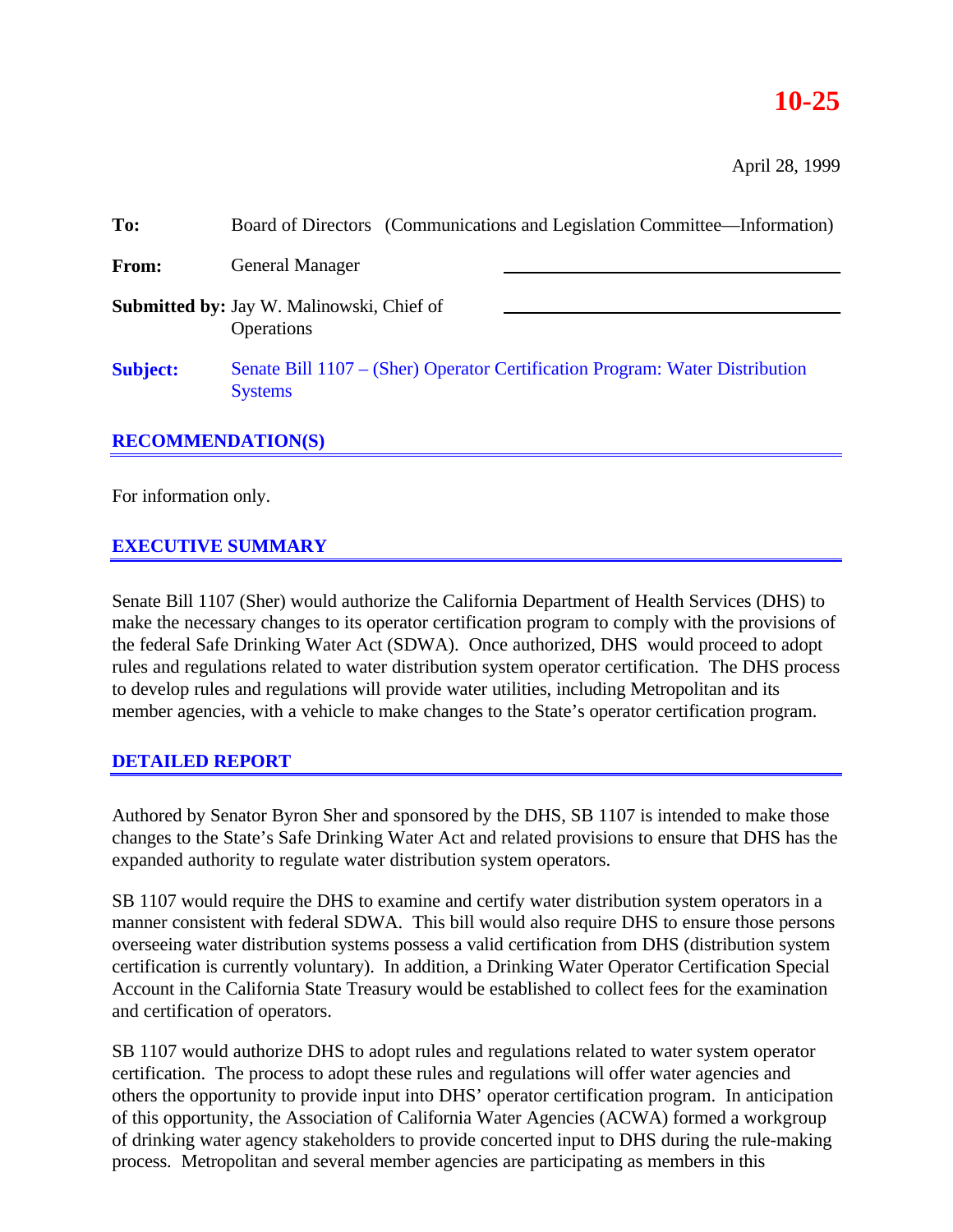workgroup. With the reauthorization of the operator certification program by the State of California through SB 1107, DHS would remain the governing authority. This authority would provide for local (State) control of a federally mandated program.

Metropolitan and all of its Member Agencies will be impacted by DHS' operator certification program. Staff will continue to track this legislation and will participate in the rule-making process.

EGD/KLW/slm

# **Attachment 10-25A**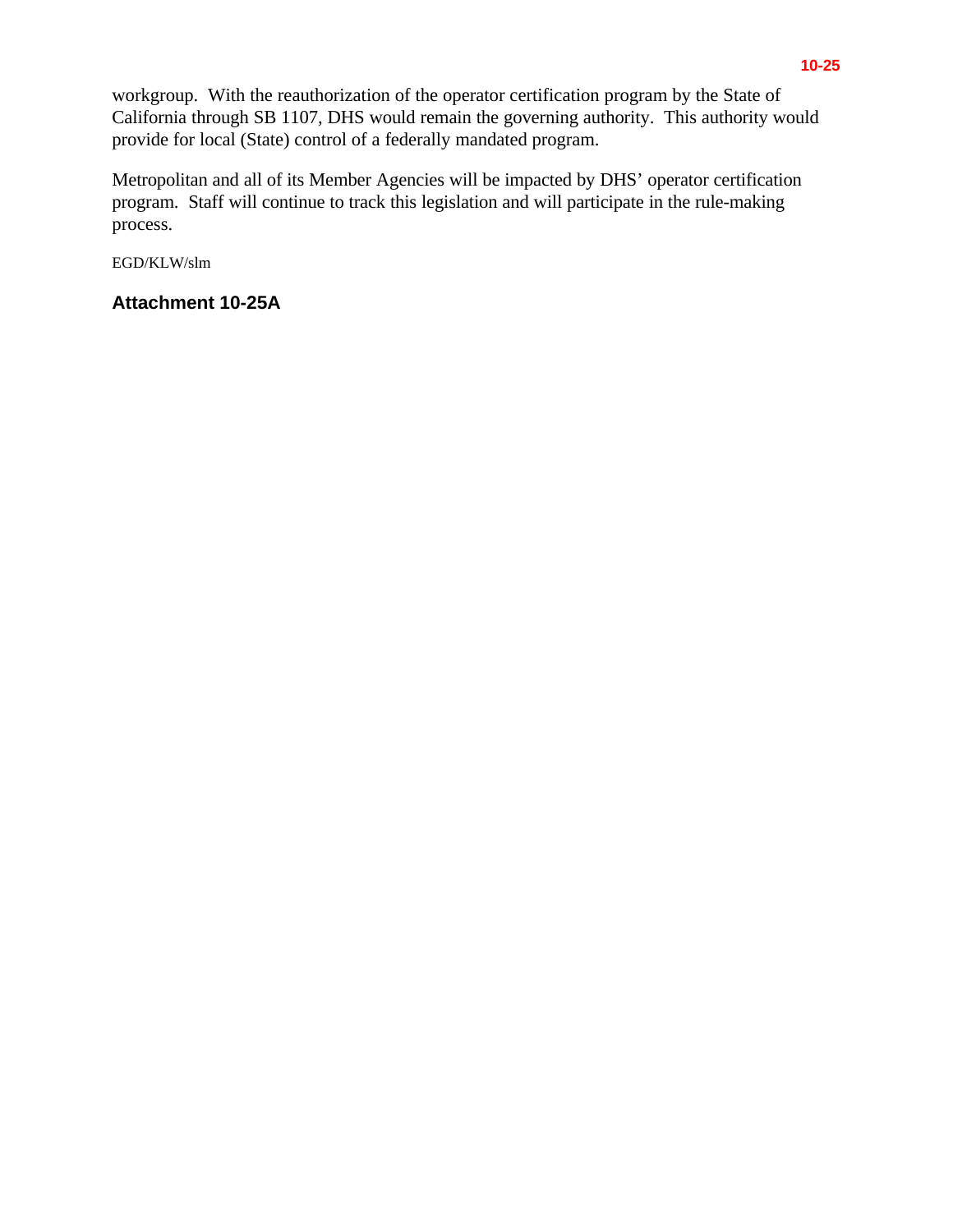**Attachment 10-25A**

**The following 14 pages are attachments to Board Letter Item 10-25**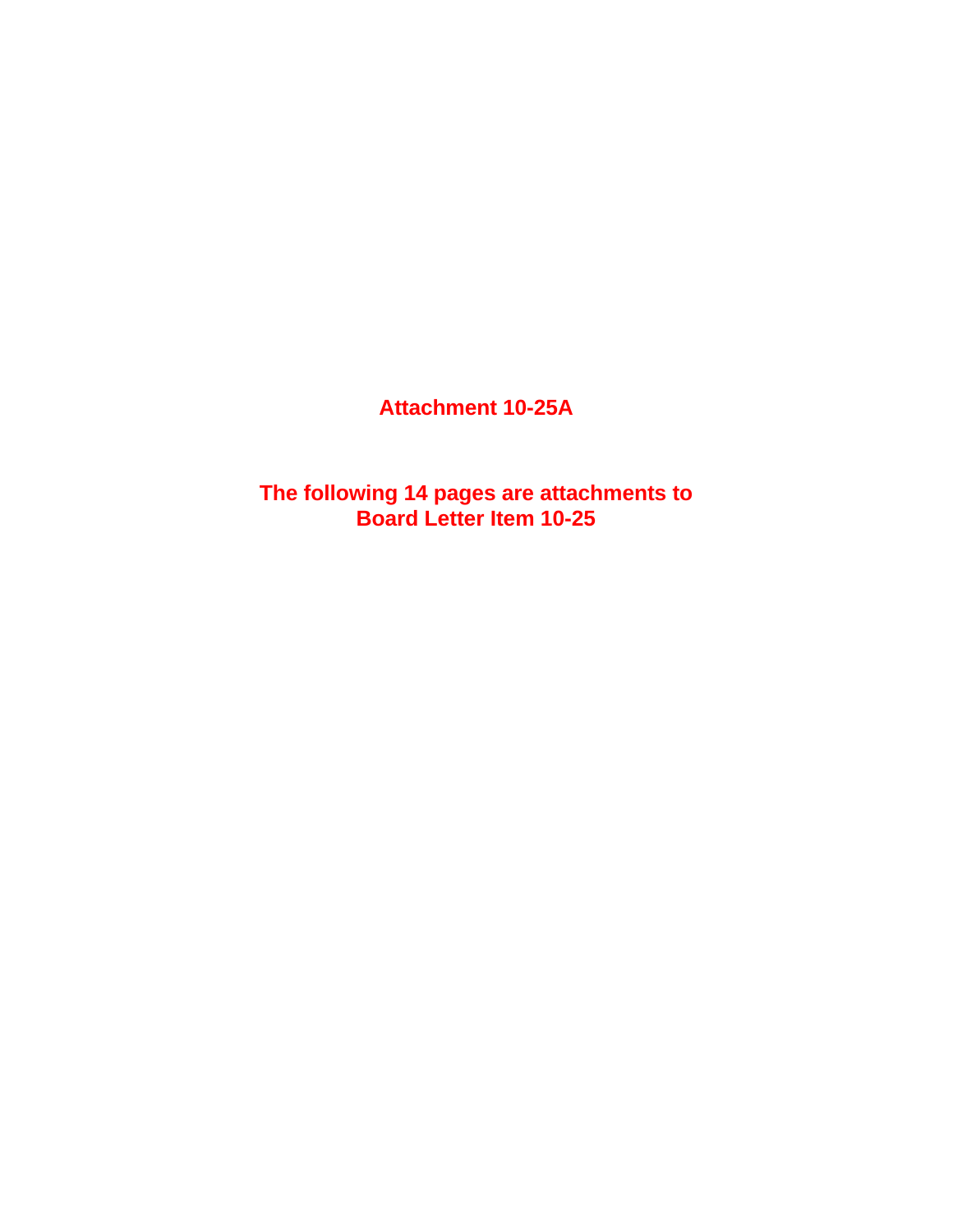### **Introduced by Senator Sher (Principal coauthor: Senator Solis)**

February 26, 1999

An act to amend Sections 106875, 106876, 106880, 106885, 106890, 106895, 106900, 106910, 116275, and 116555 of, to amend the heading of Article 3 (commencing with Section 106875) of Chapter 4 of Part 1 of Division 104 of, to add Sections 106892, 106896, and 106897 to, to repeal Section 106905 of, and to repeal Chapter 6 (commencing with Section 116900) of Part 12 of Division 104 of, the Health and Safety Code, relating to water.

#### LEGISLATIVE COUNSEL'S DIGEST

SB 1107, as amended, Sher. Operator certification program: water distribution systems.

(1) Existing law requires all persons responsible for the supervision or operation of water treatment plants to be certified by the State Department of Health Services. Existing law authorizes the department to take certain administrative action with regard to a water treatment operator or water treatment operator-in-training certificate.

This bill would require the department to examine and certify persons as to their qualifications to supervise or operate a water distribution system. The bill would authorize the department to take designated administrative actions with regard to a water distribution system operator certificate.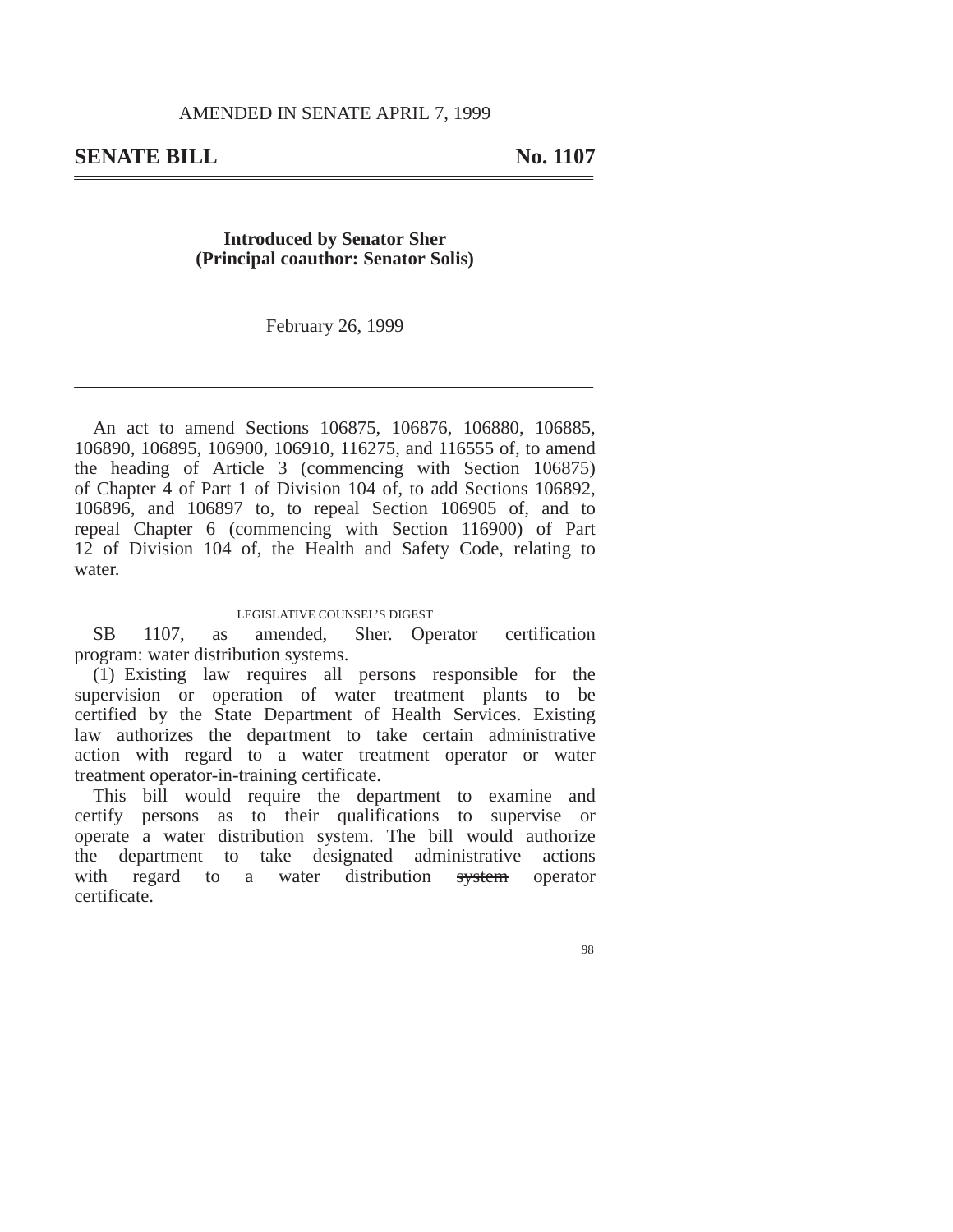The bill would require all persons who are in responsible charge of the water distribution system of a community water system or a nontransient noncommunity water system to possess a valid and current water distribution-system operator certificate of the appropriate grade in accordance with regulations.

(2) Existing law authorizes the department to establish fee schedules for the issuance and renewal of these operator certificates sufficient to recover all costs incurred in the administration of regulatory provisions.

This bill would authorize the department to establish fee schedules for the replacement and reinstatement of certificates under these provisions. The bill would establish in the State Treasury the Drinking Water Operator Certification Special Account into which fees collected for purposes of the certification and examination of water treatment plant operators, water treatment plant operators-in-training, and water distribution system operators would be deposited.

(3) Existing law authorized any person employed as a water treatment plant operator on the date provisions authorizing the regulation of water treatment plant operators became effective to be issued an appropriate certificate provided that the person provided evidence of certain qualifications acceptable to the director as prescribed by regulations.

This bill would, instead, require that an appropriate certificate be issued to a person employed as a water distribution system operator if the water system employing the operator has applied for the certificate within one year after the adoption of regulations implementing these provisions.

This bill would require the department to evaluate the water distribution-system operator certification program of the California-Nevada Section of the American Water Works Association (CNAWWA) and issue an appropriate water distribution system operator certificate for those certified operators that have satisfied the provisions regulating water distribution system operators.

The bill would require, on or after the effective date of regulations implementing the bill's water distribution system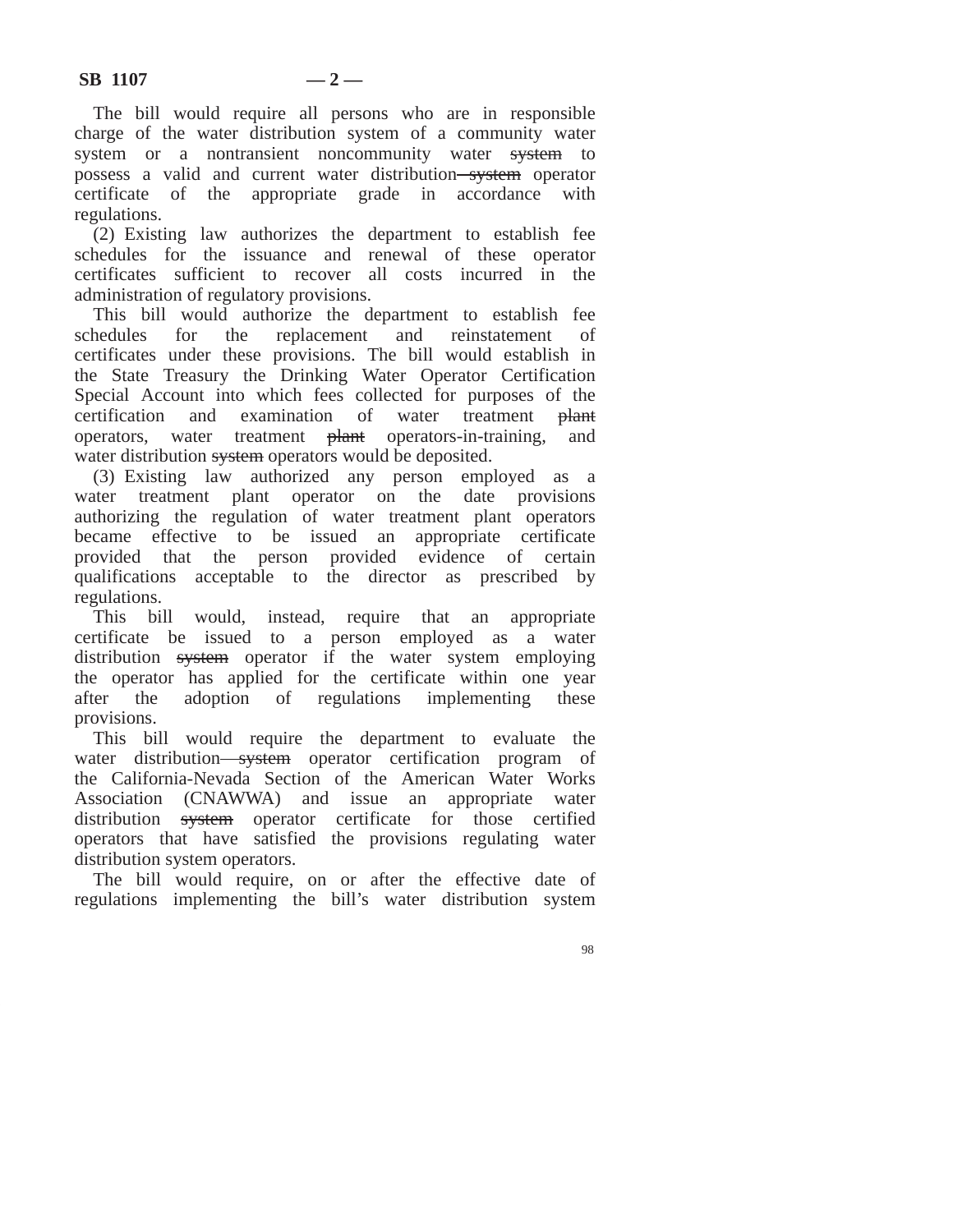operator regulatory provisions, that certificates issued by certification programs of other states be recognized as valid and sufficient as provided under the bill.

(4) Existing law requires that all preentry and postentry educational programs under these operator provisions be tailored to the needs of all segments of the population without respect to race, color, or creed.

This bill would repeal this provision.

(5) Existing law requires the department to establish the level of skill, knowledge, and experience necessary to supervise and operate a water treatment facility. Existing law requires the department to establish criteria to classify the type of water treatment plants.

This bill would, instead, authorize the department to approve courses of instruction provided by educational institutions, professional associations, public agencies, or private agencies for purposes of qualifying persons for initial certification, certification renewal, and recertification as a water treatment <del>plant</del> operator, water treatment plant operator-in-training, or water distribution system operator. The bill would authorize the department to adopt specified rules, regulations, and certification standards with regard to these operators and to water treatment plants and water distribution systems.

(6) Existing law sets forth definitions governing the California Safe Drinking Water Act and the provisions governing water treatment plant operators.

This bill would add to these definitions for purposes of existing provisions regulating water treatment plant operators, water treatment operators-in-training, and water treatment plants and for purposes of provisions of the bill that would regulate water distribution system operators and water distribution systems.

(7) Existing law specifies certain requirements of any person who operates a public water system.

This bill would revise this provision to provide that any person who owns a public water system shall ensure that the system meets certain requirements and the bill would add to those requirements that the public water system comply with specified operator certification programs. The bill also would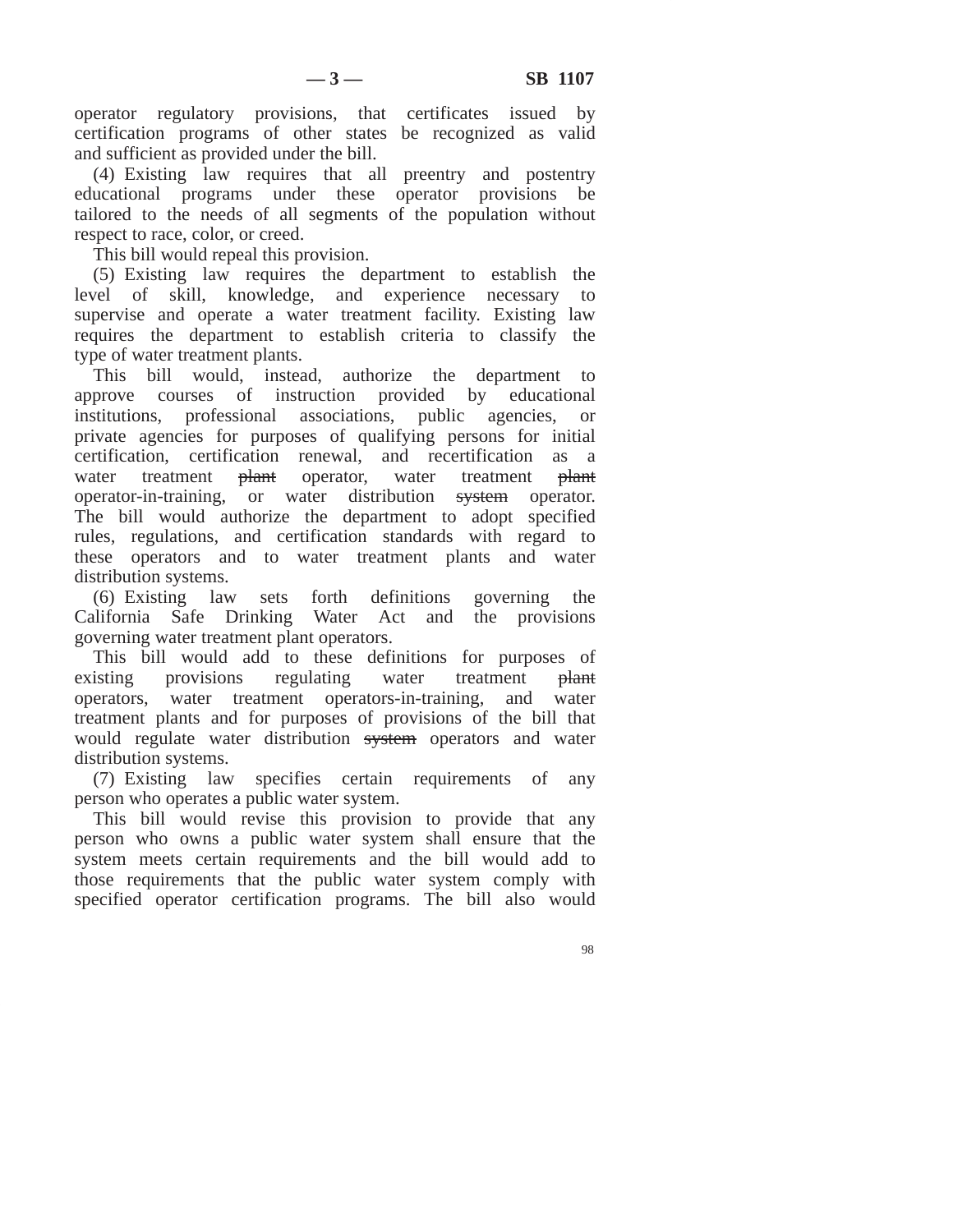set forth requirements for any person who owns a community water system or a nontransient noncommunity water system.

(8) Existing law requires the Director of Health Services to adopt regulations and certification standards for purposes of the operation of water treatment plants.

This bill would repeal these provisions.

Vote: majority. Appropriation: no. Fiscal committee: yes. State-mandated local program: no.

*The people of the State of California do enact as follows:*

1 2 3 of the Health and Safety Code is amended to read: SECTION 1. The heading of Article 3 (commencing with Section 106875) of Chapter 4 of Part 1 of Division 104

4

5 6

7

Article 3. Operator Certification Program: Water Treatment Plants and Water Distribution Systems

8 9 is amended to read: SEC. 2. Section 106875 of the Health and Safety Code

10 certify persons as to their qualifications to supervise or operate water treatment plants. The certification shall indicate the classification of water treatment plant that the person is qualified to supervise or operate. 106875. (a) The department shall examine and

15 as to their qualifications to supervise or operate a water distribution system. The certification shall indicate the classification of distribution system that the person is qualified to supervise or operate. (b) The department shall examine and certify persons

20 21 is amended to read: SEC. 3. Section 106876 of the Health and Safety Code

22 23 refuse to grant or renew any water treatment plant 24 operator 25 operator-in-training certificate to operate or supervise 26 the operation of a water treatment plant or may place on 27 probation or reprimand the certificate holder upon any 28 reasonable grounds, including, but not limited to, any of 29 the following:106876. (a) The department may suspend, revoke, or certificate or water treatment-plant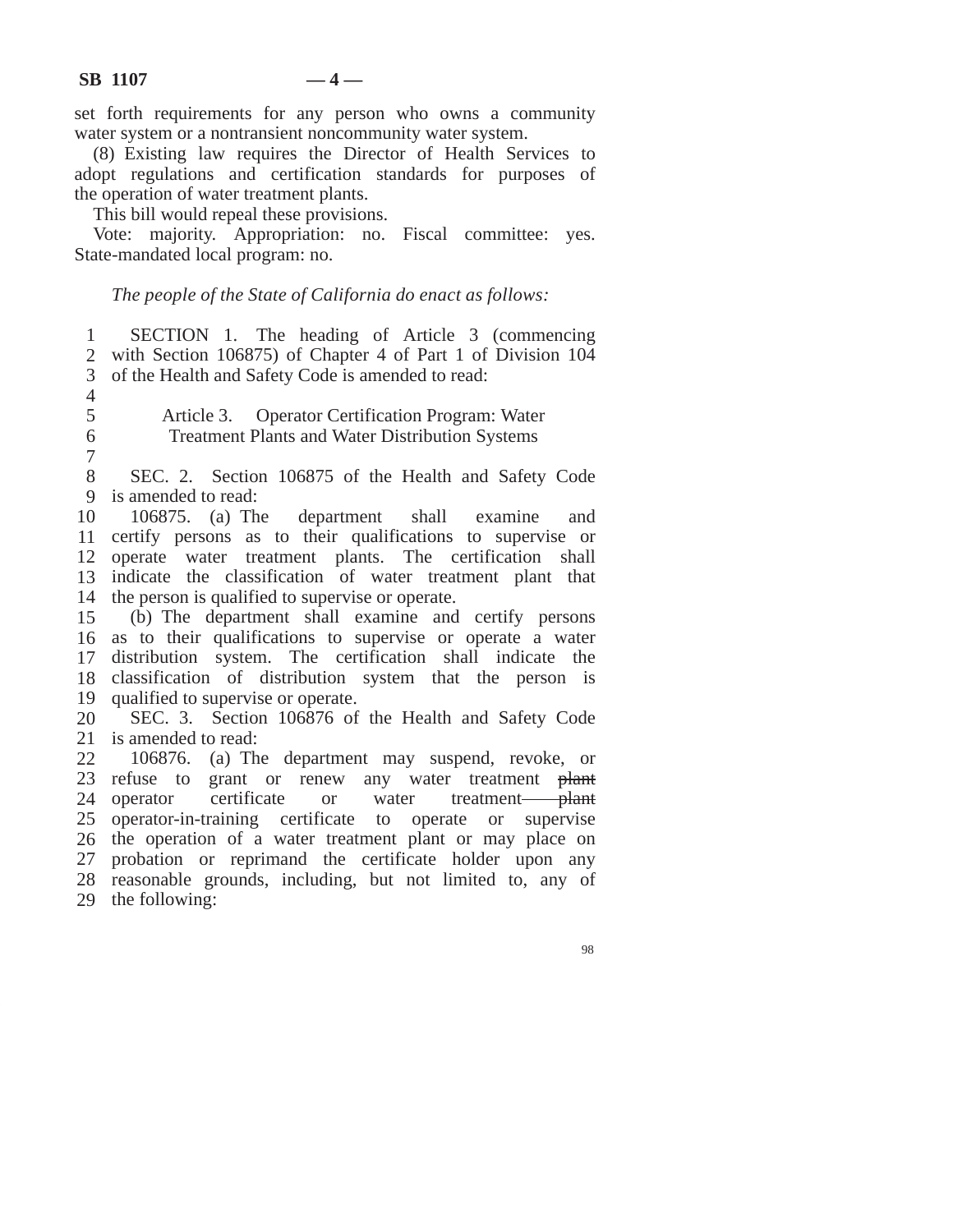on an application for a certificate or engaging in dishonest (1) The submission of false or misleading information conduct during an examination.

 operating or supervising the operation of a water treatment plant or a water recycling treatment plant. (2) The use of fraud or deception in the course of

 the operation or supervision of the operation of a water (3) The failure to use reasonable care or judgment in treatment plant or a water recycling treatment plant.

 in a water treatment plant or a water recycling treatment plant. (4) The inability to perform operating duties properly

 renewal. (5) The failure to meet all requirements for certificate

 or allow the violation of the Safe Drinking Water Act Chapter 6A of Title 42 of the United States Code) or the regulations and standards adopted pursuant to that act. (6) The conduct of willful or negligent acts that cause (Subchapter XII (commencing with Section 300f) of

 allowing the violation of waste discharge requirements or Control Act (33 U.S.C. Sec. 1251 et seq.) while operating a water recycling treatment plant. (7) Willfully or negligently violating or causing or permits issued pursuant to the Federal Water Pollution

 26 grant or renew any water distribution operator system certificate to operate or supervise the operation of a water distribution system or may place on probation or reprimand the certificate holder upon any reasonable 30 grounds, including, but not limited to, any of the grounds specified in paragraphs (1) to (6), inclusive, of subdivision (a). *following:* (b) The department may suspend, revoke, or refuse to

 *on an application for a certificate or engaging in dishonest conduct during an examination. (1) The submission of false or misleading information*

 *operating or supervising the operation of a water distribution system.(2) The use of fraud or deception in the course of*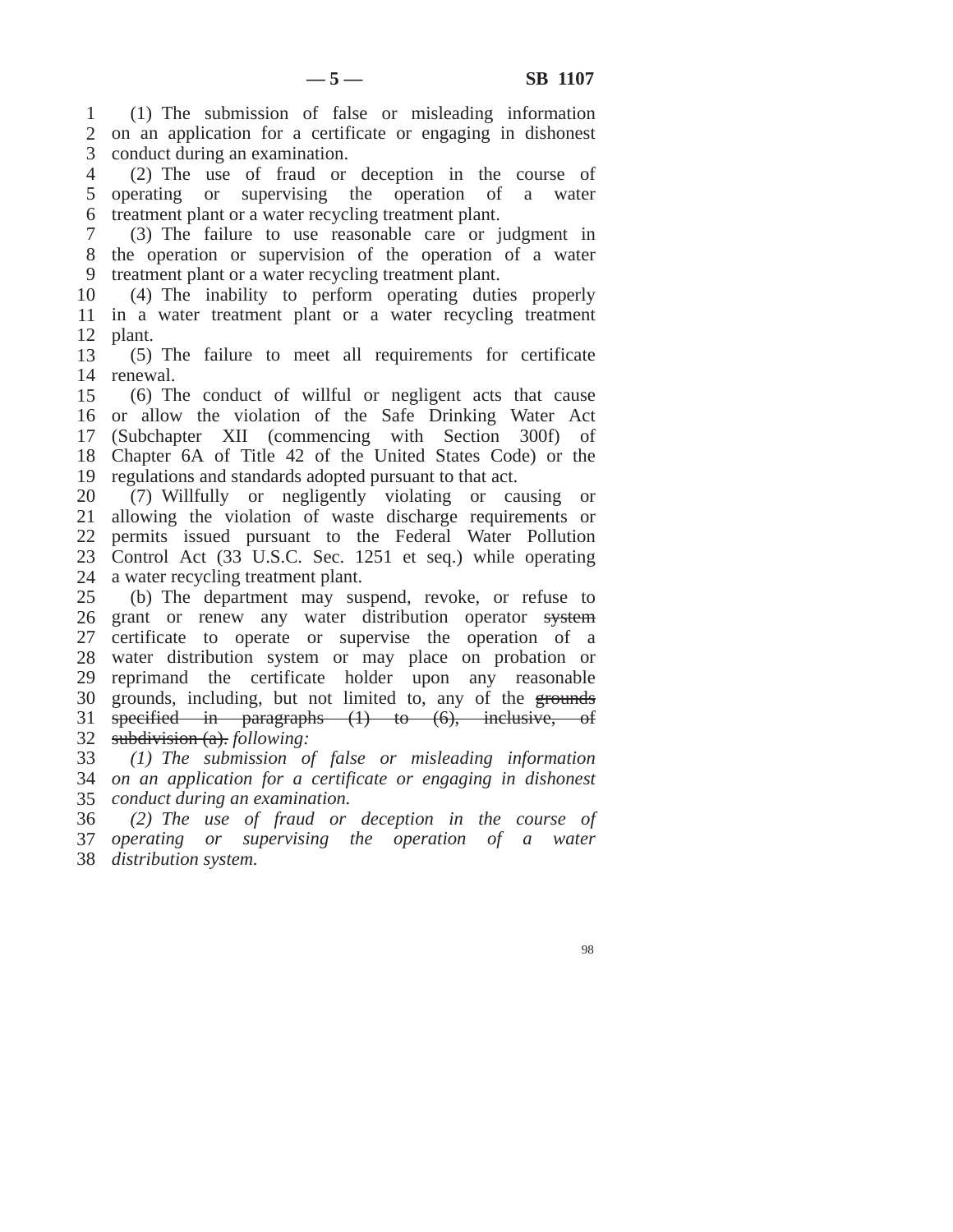*the operation or supervision of the operation of a water (3) The failure to use reasonable care of judgment in distribution system.*

 *in a water distribution system. (4) The inability to perform operating duties properly*

 *renewal. (5) The failure to meet all requirements for certificate*

 *or allow the violation of the federal Safe Drinking Water Act (Subchapter XII (commencing with Section 300f) of Chapter 6A of Title 42 of the United States Code) or the regulations and standards adopted pursuant to that act. (6) The conduct of willful or negligent acts that cause*

 the department shall provide the certificate holder with an opportunity for a hearing before the department. (c) Prior to revocation of a valid operator certificate,

 treatment plant'' means a treatment plant that receives and further treats secondary and/or tertiary effluent from a wastewater treatment plant. (d) For purposes of this section, ''water recycling

 is amended to read: SEC. 4. Section 106880 of the Health and Safety Code

 examination each year for the purpose of examining candidates for certification. 106880. The state department shall hold at least one

 is amended to read: SEC. 5. Section 106885 of the Health and Safety Code

 operation of water treatment plants shall possess a valid 29 and current water treatment plant operator certificate or 30 water treatment <del>plant</del> operator-in-training certificate of appropriate grade in accordance with the regulations referred to in Section 106910. 106885. (a) All persons who operate or supervise the

 water distribution system of a community water system or a nontransient noncommunity water system shall 36 possess a valid and current water distribution system operator certificate of the appropriate grade in accordance with the regulations referred to in Section 106910.(b) All persons who are in responsible charge of the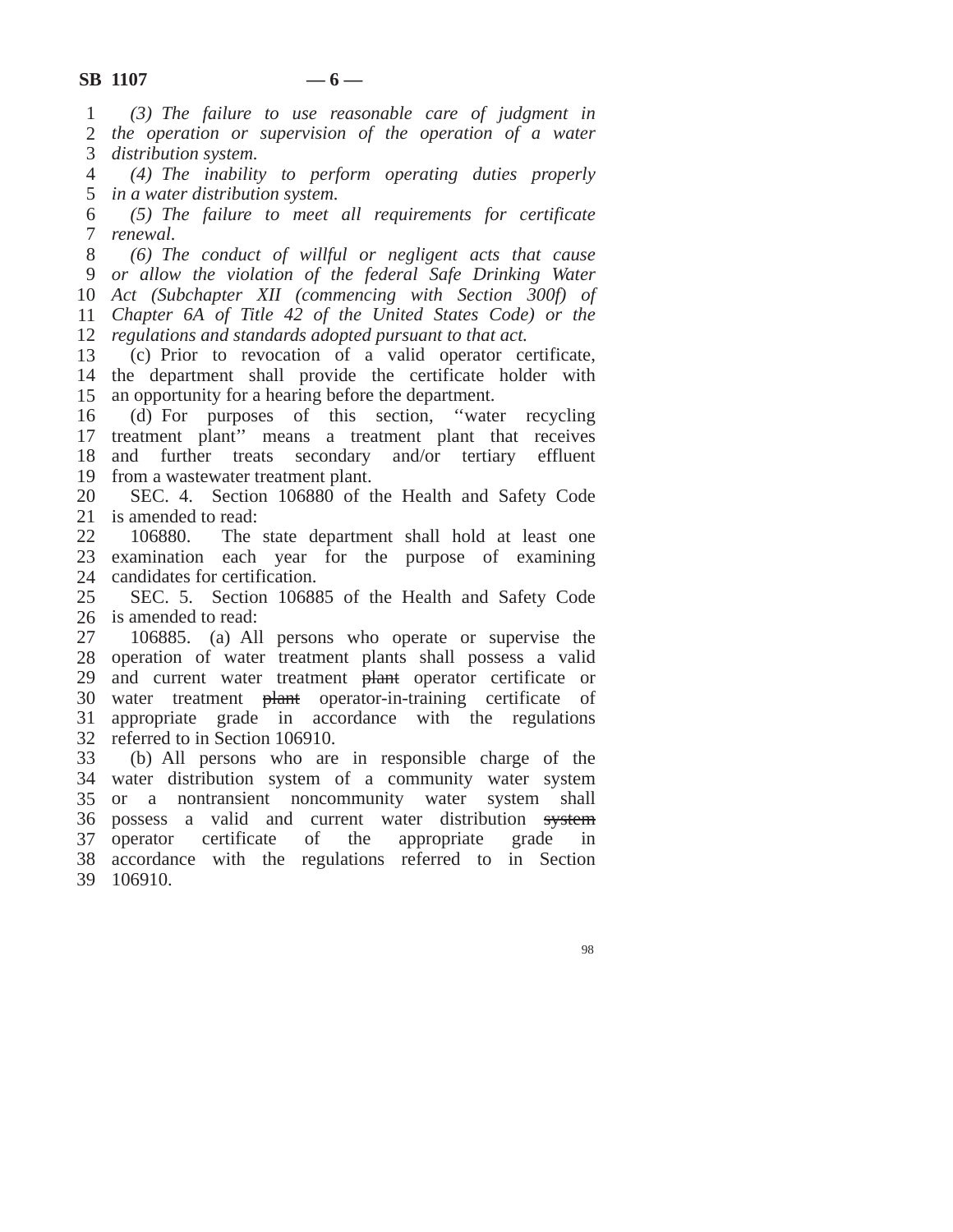is amended to read: program authorized pursuant to this article be entirely 5 self-supporting, and for this purpose the board *department* is authorized to establish fee schedules for 7 the *education,* and renewal of certificates that shall provide revenues that shall not exceed the amount necessary, but shall be sufficient, to recover all costs incurred in the administration of this article. Safety Code, to read: Water Operator Certification Special Account. Fees collected pursuant to Section 106890 shall be deposited in the account created by this section. is amended to read: 21 distribution system operator, as defined by Section *116275*, shall be issued an appropriate certificate provided that the water system with which the operator is employed has applied for the certificate within one year after the adoption of the regulations implementing this shall be effective only at the site at which the operator was employed. changes to a higher level, the certificate of the water 32 distribution system operator that was issued pursuant to subdivision (a) for that water distribution system is no longer valid. certified under subdivision (a) shall meet all of the requirements for renewal, including necessary training and the payment of fees. Safety Code, to read:SEC. 6. Section 106890 of the Health and Safety Code 106890. It is the intent of the Legislature that the issuance, replacement, reinstatement, *continuing* SEC. 7. Section 106892 is added to the Health and 106892. There is in the State Treasury the Drinking SEC. 8. Section 106895 of the Health and Safety Code 106895. (a) A person employed as a water section. (b) A certificate issued pursuant to subdivision (a) (c) If the classification of the distribution system (d) Any water distribution system operator who is SEC. 9. Section 106896 is added to the Health and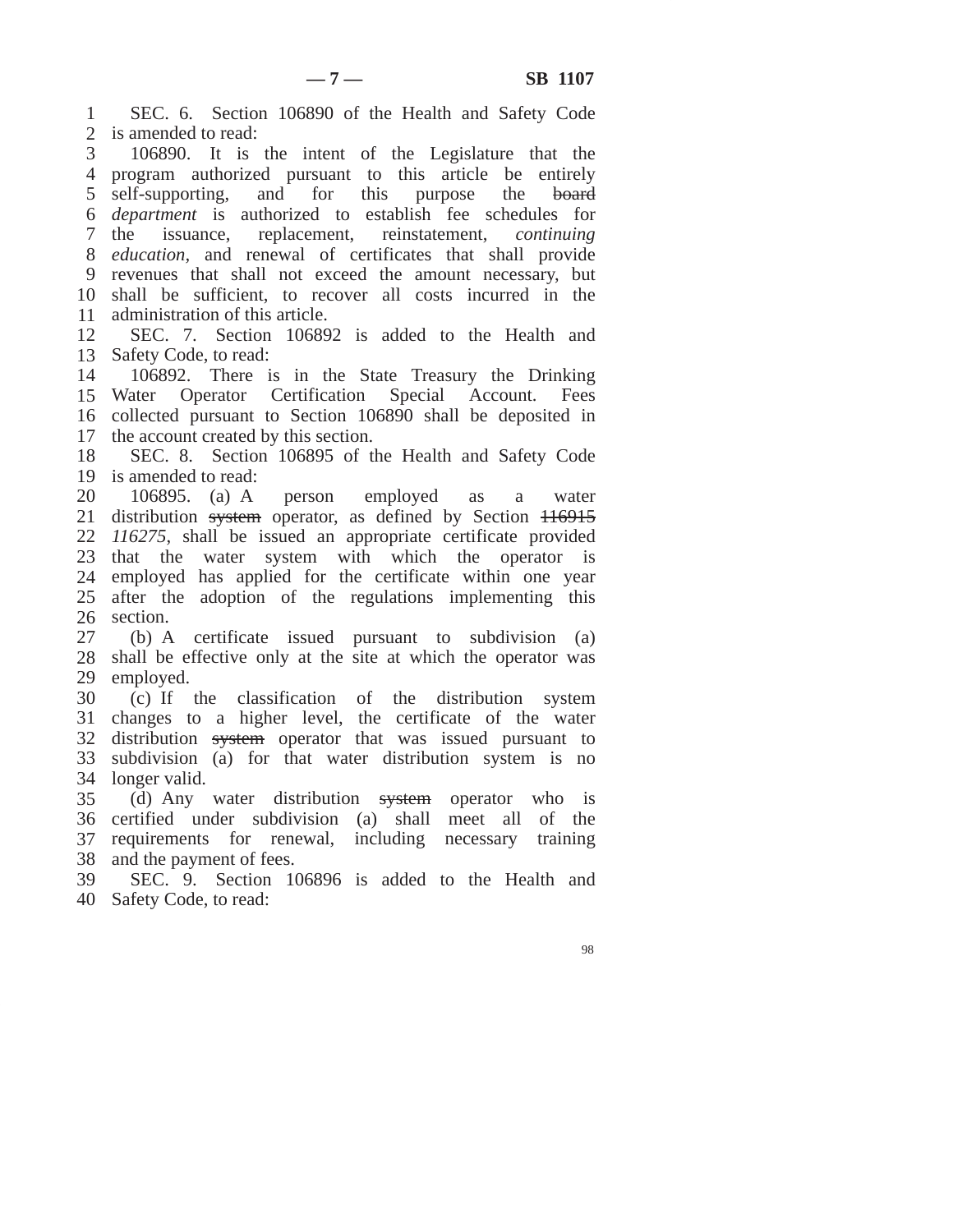2 distribution system operator certification program of the California-Nevada Section of the American Water Works Association (CNAWWA) and issue an appropriate water distribution system operator certificate for those certified operators that have satisfied the provisions of this article Safety Code, to read: implementing this article, certificates issued by certification programs of other states shall be recognized as valid and sufficient under this article if the department determines that the program of the other state is 15 consistent promulgated under this article. is amended to read: 20 instruction professional associations, public agencies, or private agencies for purposes of qualifying persons for initial certification, certification renewal, and recertification as 24 a water treatment <del>plant</del> operator, water treatment <del>plant</del> 25 operator-in-training, or water distribution system is repealed. is amended to read: and certification standards necessary to carry out the provisions of this article, pursuant to Chapter 3.5 (commencing with Section 11340) of Part 1 of Division 3 of Title 2 of the Government Code. The rules, regulations, and standards shall include, but not be limited to, the following: consideration the plant size, character of the water being treated, type and degree of treatment, complexity of106896. The department shall evaluate the water and any regulations promulgated under this chapter. SEC. 10. Section 106897 is added to the Health and 106897. On or after the effective date of regulations with this article and the regulations SEC. 11. Section 106900 of the Health and Safety Code 106900. The department may approve courses of provided by educational institutions, operator. SEC. 12. Section 106905 of the Health and Safety Code SEC. 13. Section 106910 of the Health and Safety Code 106910. The department may adopt rules, regulations, (a) The classification of treatment plants taking into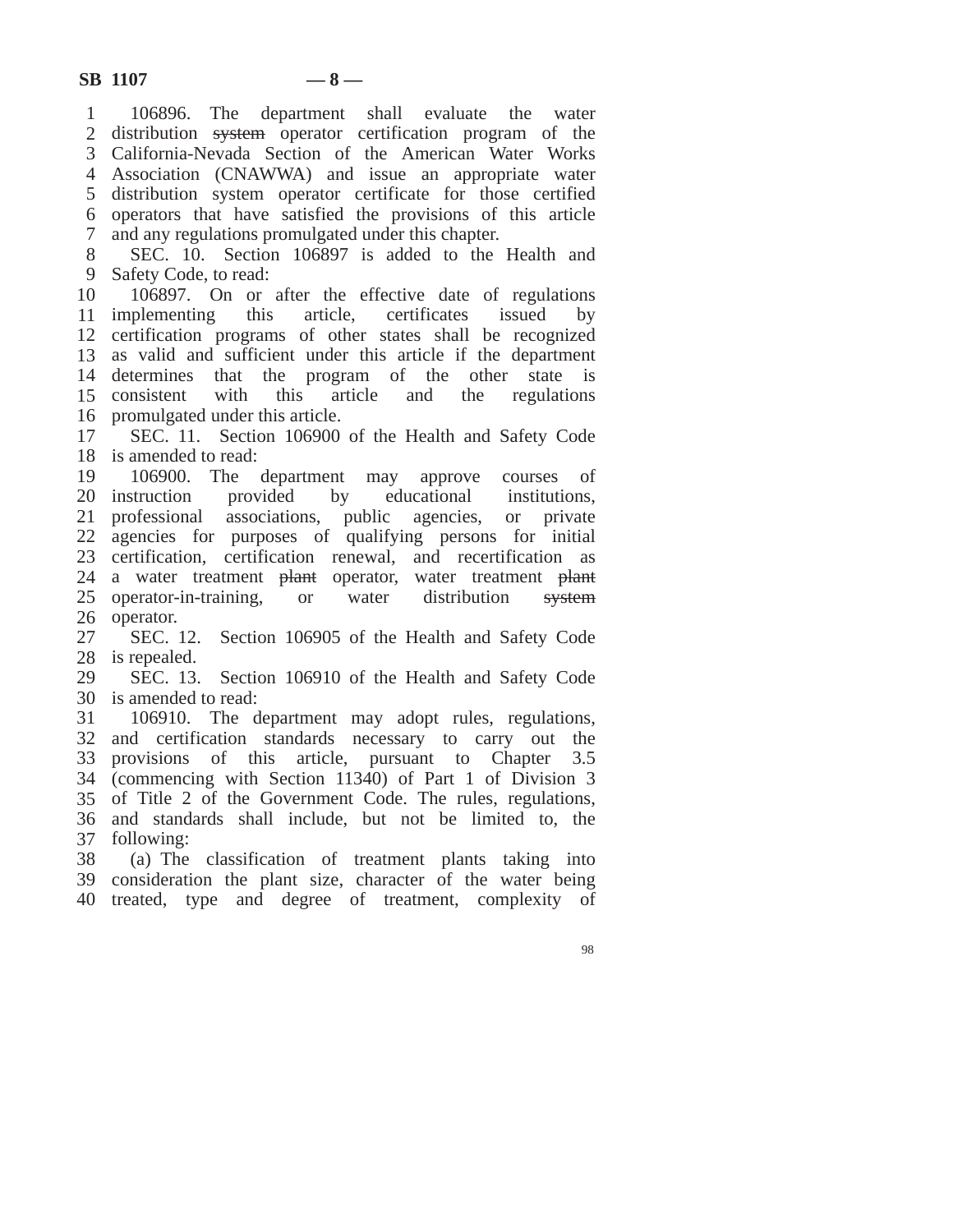operation, and other physical conditions affecting the operation of the water treatment plant.

 community water systems and nontransient noncommunity water systems taking into consideration the complexity and size of the system. (b) The classification of distribution systems of

 skill, knowledge, *education,* and experience necessary to the operation of specific classes of water treatment plants so as to protect public health. (c) Criteria and standards establishing the level of operate successfully or supervise *to supervise successfully*

 skill, knowledge, and experience necessary to operate successfully or supervise *to supervise successfully* the operation of specific classes of water distribution systems so as to protect the public health. (d) Criteria and standards establishing the level of

 renewal including continuing education requirements. (e) Criteria and standards for operator certification

 operator when the operator's certificate has lapsed. (f) Criteria and standards for recertification of an

 22 designated water treatment <del>plant</del> operators for each operating shift. (g) Criteria and standards for the availability of

 is amended to read: SEC. 14. Section 116275 of the Health and Safety Code

 116275. As used in this chapter:

 biological, or radiological substance or matter in water. (a) ''Contaminant'' means any physical, chemical,

 Health Services. (b) ''Department'' means the State Department of

 (c) ''Primary drinking water standards'' means:

 judgment of the department, may have an adverse effect on the health of persons. (1) Maximum levels of contaminants that, in the

 department in lieu of maximum contaminant levels pursuant to subdivision (j) of Section 116365. (2) Specific treatment techniques adopted by the

 specified in regulations adopted by the department that pertain to maximum contaminant levels.(3) The monitoring and reporting requirements as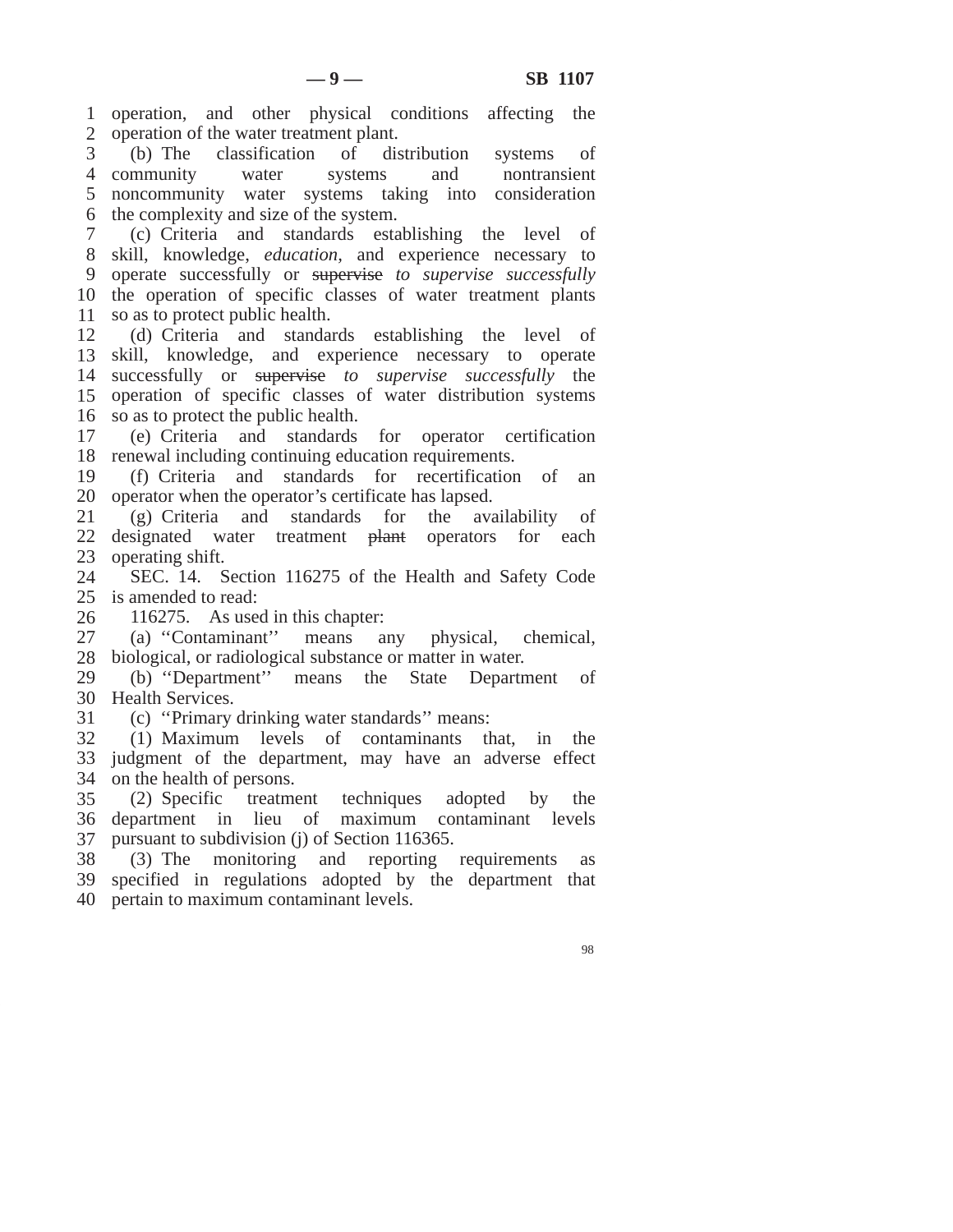(d) ''Secondary drinking water standards'' means standards that specify maximum contaminant levels that, standards may apply to any contaminant in drinking water that may adversely affect the odor or appearance of the water and may cause a substantial number of persons served by the public water system to discontinue its use, or that may otherwise adversely affect the public welfare. Regulations establishing secondary drinking water standards may vary according to geographic and other circumstances and may apply to any contaminant in drinking water that adversely affects the taste, odor, or appearance of the water when the standards are necessary to assure a supply of pure, wholesome, and potable water. in the judgment of the department, are necessary to protect the public welfare. Secondary drinking water

 drinking, bathing or showering, hand washing, or oral hygiene. (e) ''Human consumption'' means the use of water for

20 (f) "Maximum maximum permissible level of a contaminant in water. contaminant level" means the

 23 company, company, municipality, public utility, or other public body or institution. (g) ''Person'' means an individual, corporation, association, partnership, limited liability

 provision of water for human consumption through pipes or other constructed conveyances that has 15 or more service connections or regularly serves at least 25 individuals daily at least 60 days out of the year. A public water system includes the following: (h) ''Public water system'' means a system for the

32 (1) Any distribution facilities under control of the operator of the system which are used primarily in connection with the system. collection, treatment, storage, and

 not under the control of the operator that are used primarily in connection with the system.(2) Any collection or pretreatment storage facilities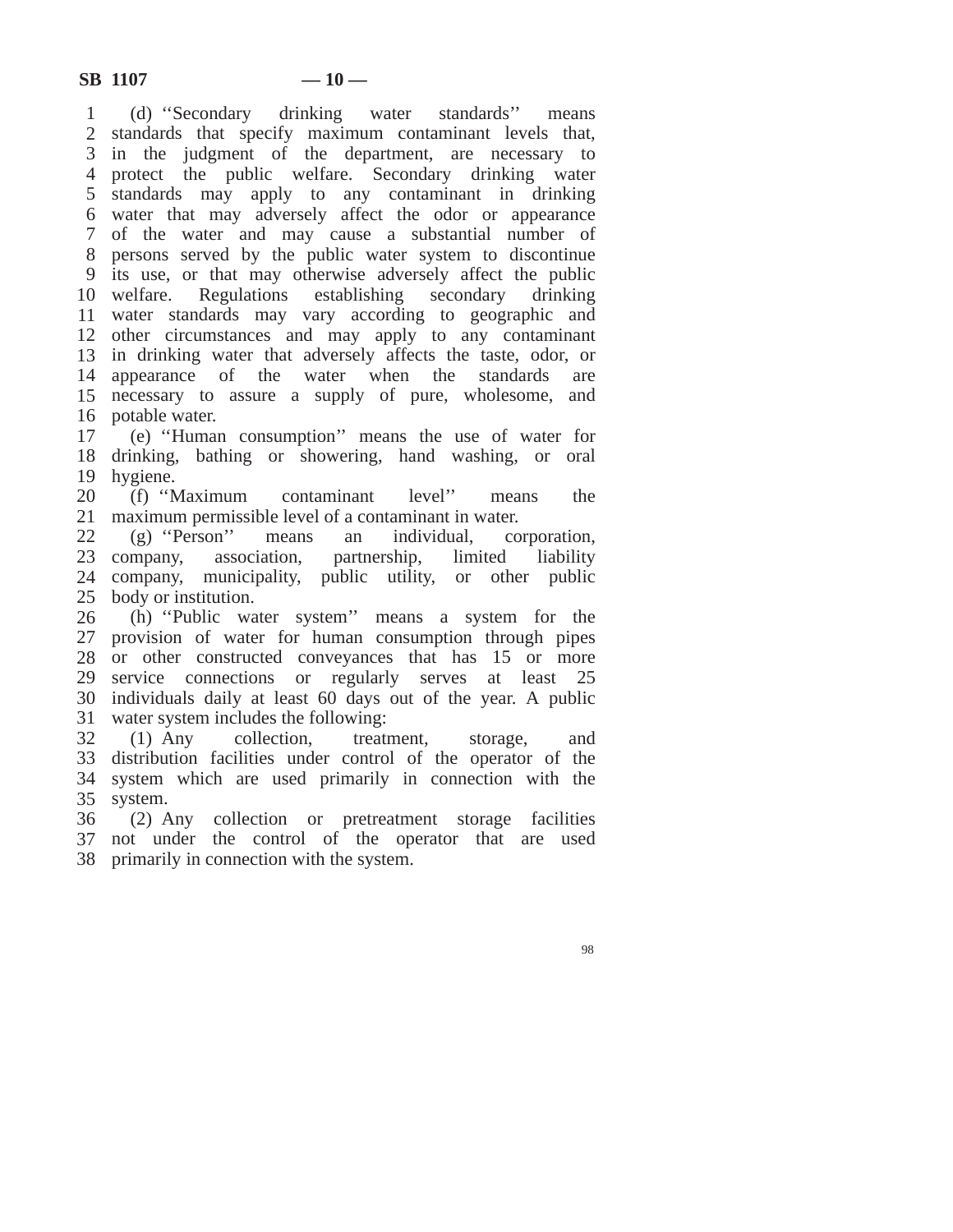one or more public water systems for the purpose of rendering it safe for human consumption. (3) Any water system that treats water on behalf of

 system that serves at least 15 service connections used by residents of the area served by the system. (i) ''Community water system'' means a public water yearlong residents or regularly serves at least 25 yearlong

 water system that is not a community water system. (j) ''Noncommunity water system'' means a public

 means a public water system that is not a community water system and that regularly serves at least 25 of the same persons over 6 months per year. (k) ''Nontransient noncommunity water system''

 appointed pursuant to Section 101000 or a local comprehensive health agency designated by the board of drinking water program. (*l*) ''Local health officer'' means a local health officer supervisors pursuant to Section 101275 to carry out the

 means a rise in the bacterial count of water that the department determines, by regulation, represents an immediate danger to the health of water users. (m) ''Significant rise in the bacterial count of water''

 provision of piped water to the public for human consumption that serves at least five, but not more than 14, service connections and does not regularly serve drinking water to more than an average of 25 individuals daily for more than 60 days out of the year. (n) ''State small water system'' means a system for the

 noncommunity water system that does not regularly serve at least 25 of the same persons over six months per year. (o) ''Transient noncommunity water system'' means a

 purposes. User does not include any person processing, selling, or serving water or operating a public water system. (p) ''User'' means any person using water for domestic

 adopted by the department that take cognizance of the (q) ''Waterworks standards'' means regulations latest available ''Standards of Minimum Requirements for Safe Practice in the Production and Delivery of Water for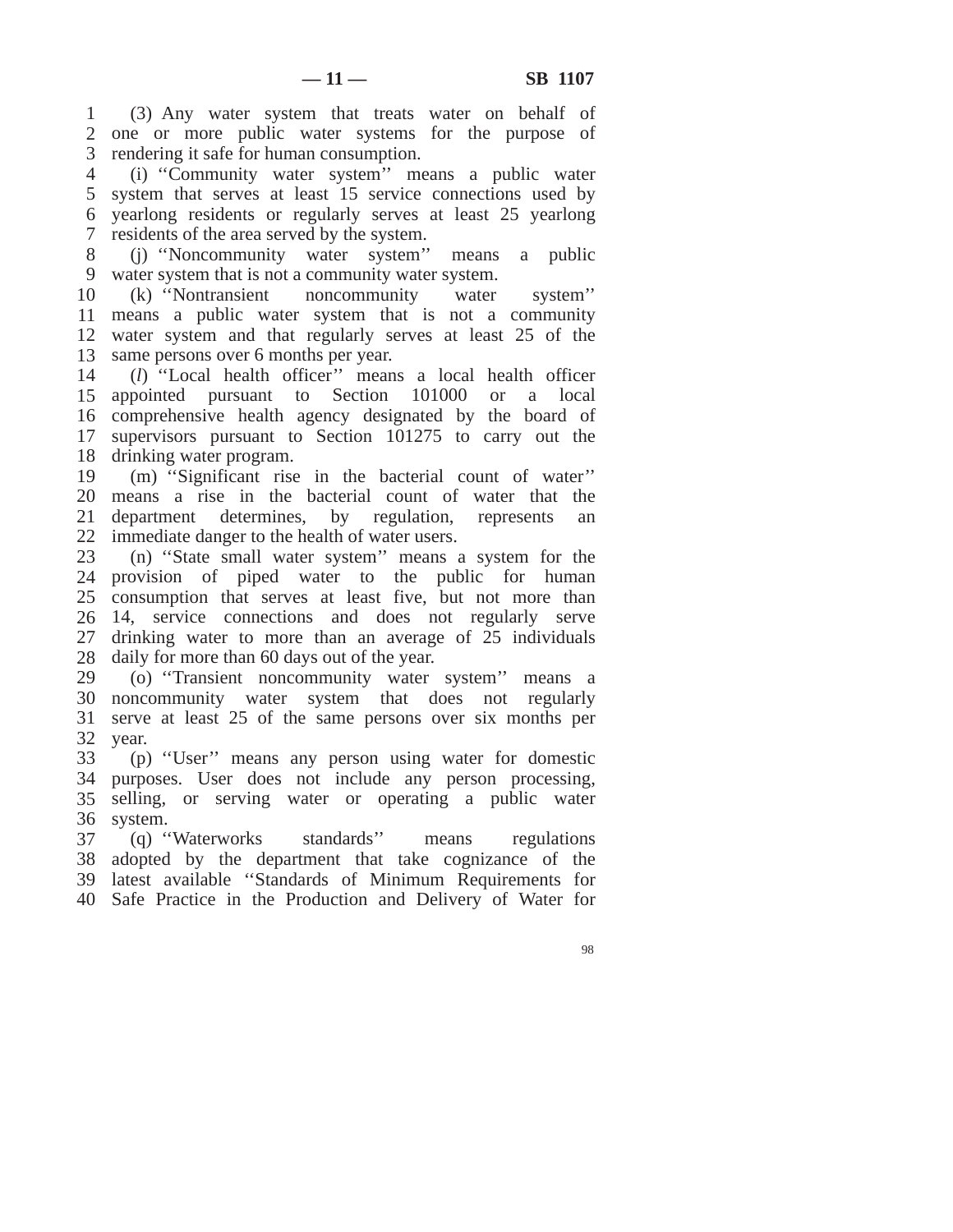Domestic Use'' adopted by the California section of the American Water Works Association.

 officer that has applied for and received primacy delegation from the department pursuant to Section 116330. (r) ''Local primacy agency'' means any local health

 (s) ''Service connection'' means the point of 8 connection constructed conveyance, and the water system's meter, service pipe, or constructed conveyance. A connection to a system that delivers water by a constructed conveyance other than a pipe shall not be considered a connection in determining if the system is a public water system if any of the following apply: between the customer's piping or

 than residential uses, consisting of drinking, bathing, and cooking or other similar uses. (1) The water is used exclusively for purposes other

 water to achieve the equivalent level of public health protection provided by the applicable primary drinking water regulation is provided for residential or similar uses for drinking and cooking. (2) The department determines that alternative

 provided for residential or similar uses for drinking, cooking, and bathing is centrally treated or treated at the point of entry by the provider, a passthrough entity, or the user to achieve the equivalent level of protection provided by the applicable primary drinking water regulations. (3) The department determines that the water

 occupies, whether by ownership, rental, lease or other means, the same dwelling for at least 60 days of the year. (t) ''Resident'' means a person who physically

 who has met the requirements for a specific water treatment operator grade pursuant to Section 106875. (u) "Water treatment plant operator" means a person

 means a person who has applied for and passed the written examination given by the department but does not yet meet the experience requirements for a specific(v) ''Water treatment plant operator-in-training''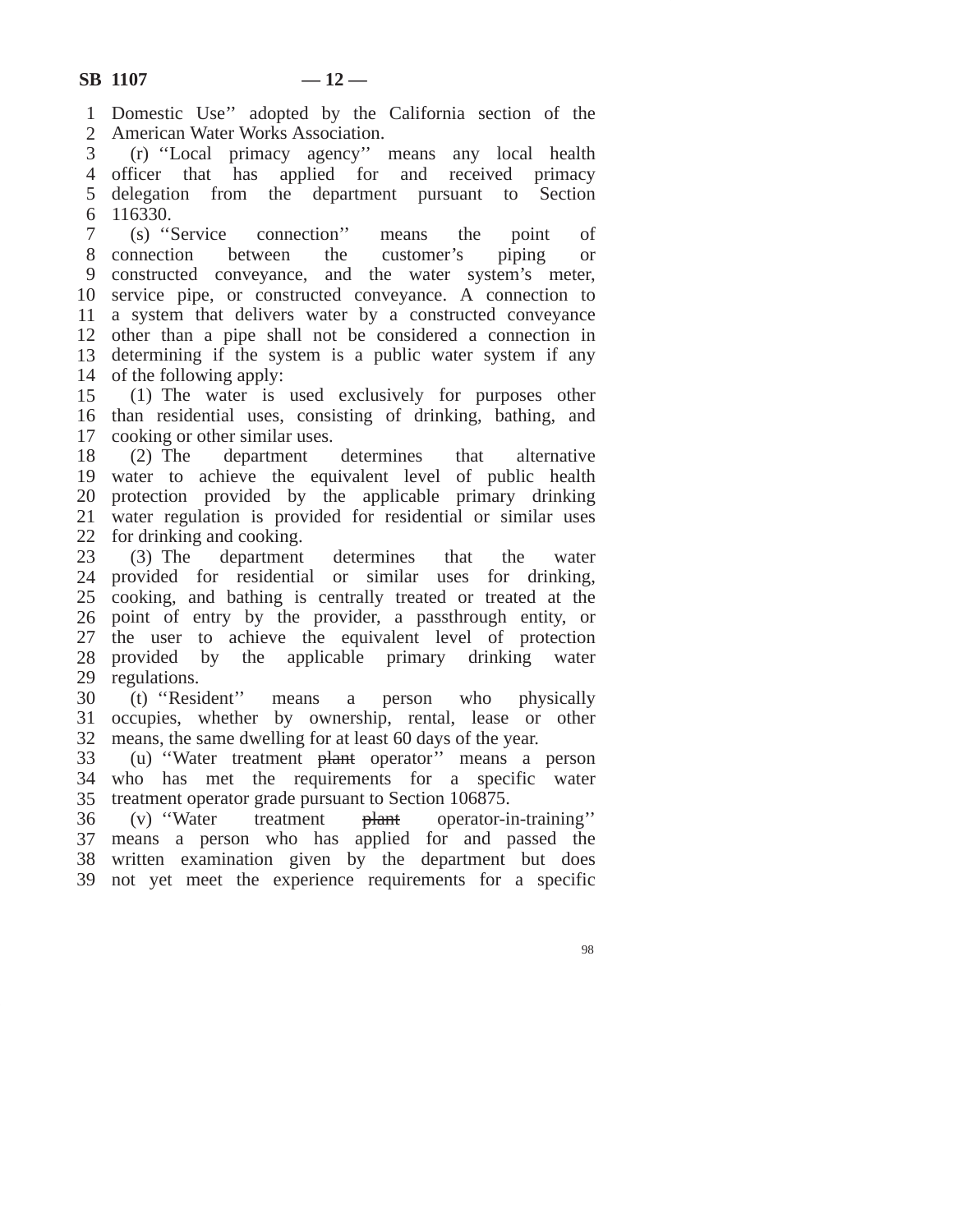1 water treatment-plant operator grade pursuant to Section 106875. 3 (w) "Water distribution <del>system</del> operator" means a person who has met the requirements for a specific water 5 distribution system operator grade pursuant to Section 106875. assemblage of structures, equipment, and processes that treat, blend, or condition the water supply of a public water system for the purpose of meeting primary drinking water standards. combination of pipes, tanks, pumps, and other physical features that deliver water from the source or water treatment plant to the consumer. is amended to read: system shall ensure that the system does all of the following: water standards. operating conditions. wholesome, healthful, and potable water. 27 (4) Employs or utilizes only water treatment plant operators or *water treatment* operators-in-training that have been certified by the department at the appropriate grade. established pursuant to Chapter 4 (commencing with Section 106875). or a nontransient noncommunity water system shall do all of the following: (1) Employ or utilize only water distribution system operators who have been certified by the department at the appropriate grade for positions in responsible charge of the distribution system.(x) ''Water treatment plant'' means a group or (y) ''Water distribution system'' means any SEC. 15. Section 116555 of the Health and Safety Code 116555. (a) Any person who owns a public water (1) Complies with primary and secondary drinking (2) Will not be subject to backflow under normal (3) Provides a reliable and adequate supply of pure, (5) Complies with the operator certification program (b) Any person who owns a community water system